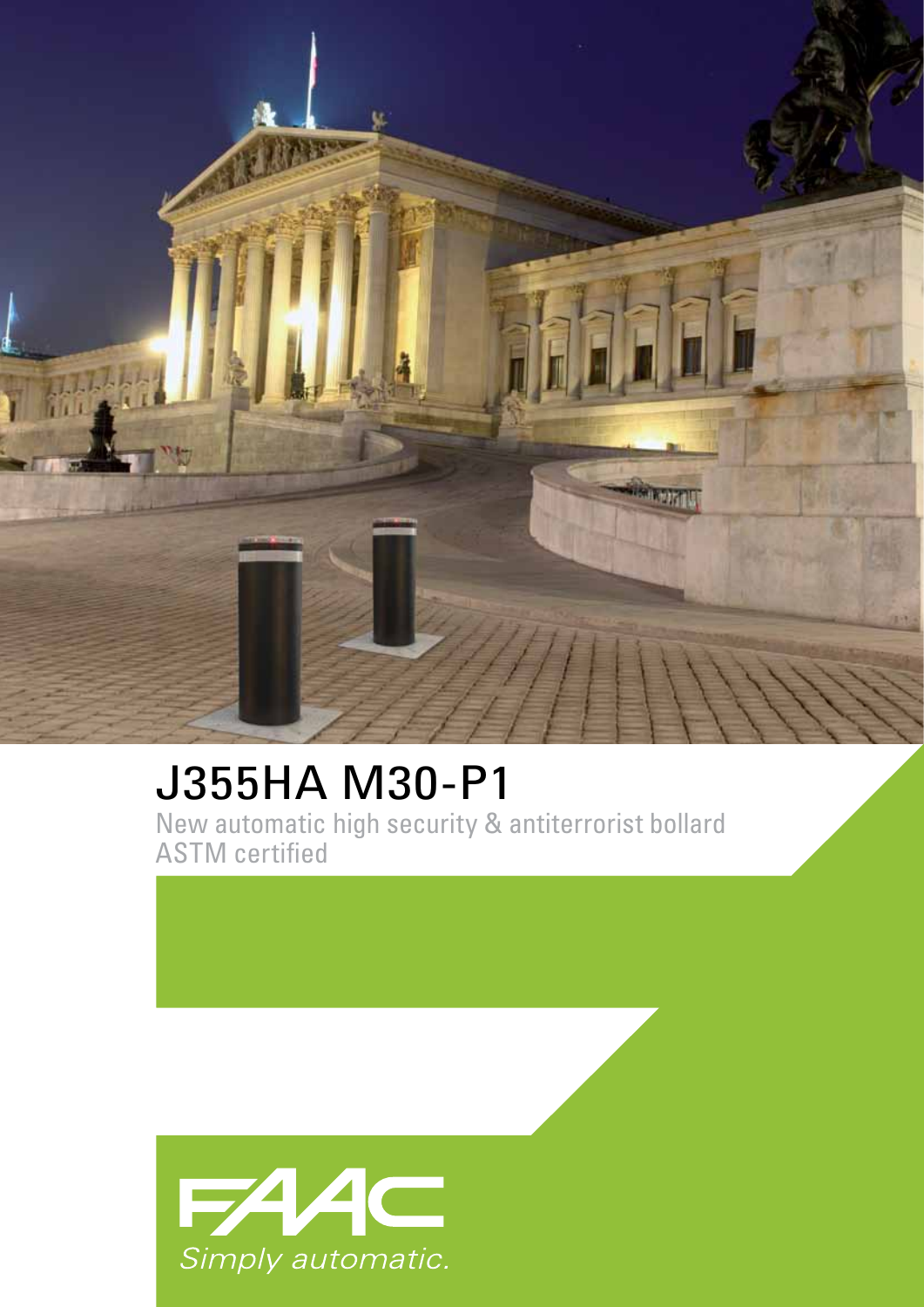## J355HA M30-P1

# RISING TO THE CHALLENGE OF PERIMETER SECURITY

J355HA M30-P1 is the new FAAC retractable bollard conceived for **perimeter security applications**.

This product has been specifically designed for the protection of sensitive areas such as: airports, embassies, consulates, public offices, banks, marina, etc.

It has been tested in accordance to "**ASTM F 2656–07** – American Standard Test Method for Vehicle Crash Testing of Perimeter Barriers" and successfully ranked with the **highest class** (P1)

J355HA M30-P1 Bollard can therefore arrest a 6800 Kg truck running at a speed of about 50 Km/hour (30 Mph) in less than 1m (P1)!

To further enhance the level of protection offered, is available also an EFO (Emergency Fast Operation) special version. The rising speed is  $~1.5$  sec in J355 M30-P1 EFO versions.

### J355HA M30-P1 IS THE FAAC SOLUTION FOR THE INCREASING DEMAND OF SECURITY

- Allows the access to sensitive areas to authorized vehicles only
- Allows free pedestrian flow, preventing at the same time vehicle intrusion

#### Advantages:

- Reduces the aesthetical impact on the surrounding context, thanks to its mobile concealed element
- • Optimizes the use of human resources in access control activities
- • Guarantees a safe movement, thanks to built-in LED lights
- • Customizable on-demand color, to match with the urban architecture



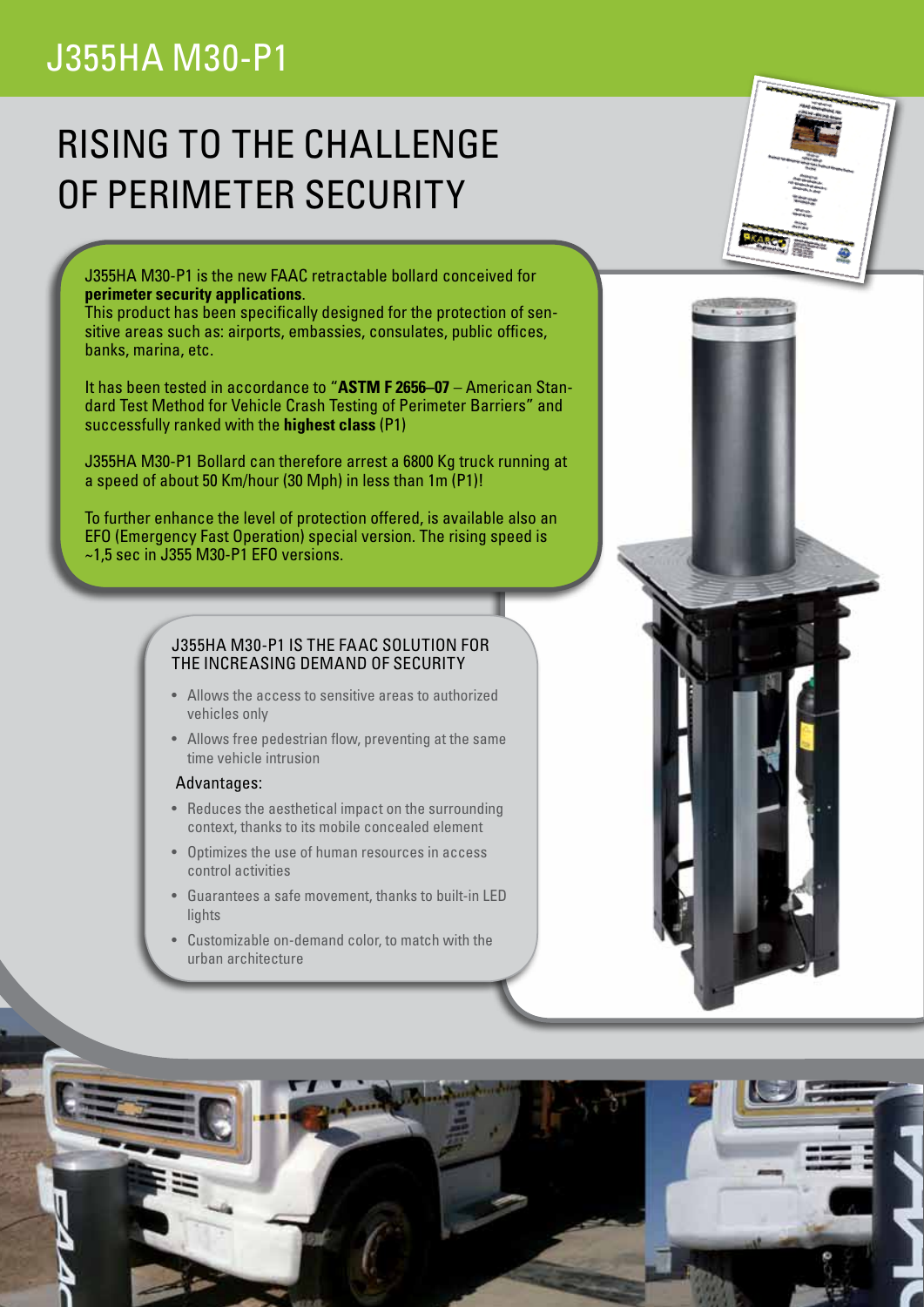# INNOVATIVE SECURITY BOLLARD

## **J355HA M30-P1 bollard has a number of exceptional features.**

- Tested in accordance to ASTM F 2656-07 M30 standards, getting the best "penetration rating" (P1).
- All in one concept: bollard has a built-in hydraulic drive unit.
- Emergency Fast Operation circuit -option- for rapid movement (1,5) .
- Upraised position kept by hydraulic blocking, even in case of power failure.
- 16mm steel cylinder, treated with cataphoresis and painted- satin stainless steel version available.
- No pipes with oil under pressure on underground ducts to avoid leakages or failure risks.
- Remarkable duty cycle.
- Central rail piston to provide optimal stability of the cylinder when rising and lowering.
- Built-in LED lights grant good visibility in all directions.
- Junction boxes and connectors are IP 66 ranked.
- Stainless steel internal fixing frames.
- Extremely reliable electronic control unit -JE275-.
- No customized cables requested.



## **Accessories for automatic version**

- Pit heater JH355
- Control unit for one bollard management JE275

### **Options for automatic version**

- RAL painting on request (not avalaible on stainless steel satin finishing)
- Stainless steel satin finishing
- • E.F.O. Emergency Fast Operation for faster bollard uprising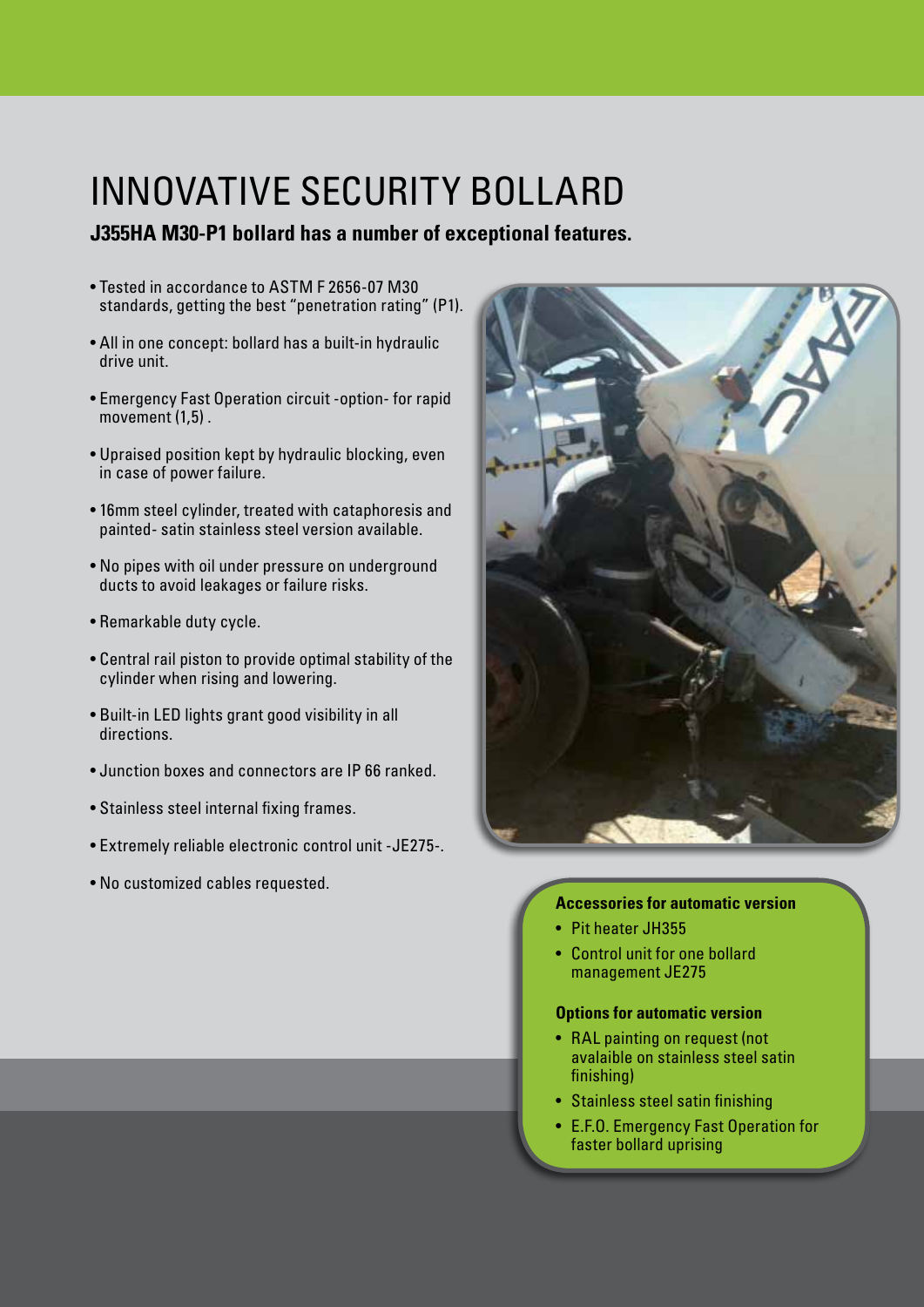

## TECHNICAL SPECIFICATIONS

| Drive                                            | Hydraulic unit                            |
|--------------------------------------------------|-------------------------------------------|
| Rising time                                      | $~5.0$ sec                                |
| Rising time with E.F.O.                          | $~1.5$ sec                                |
| Descent time                                     | $\sim$ 2,0 sec                            |
| Power supply                                     | 230 Vac -10% / + 6%; 50 (60)Hz            |
| Max power consumption                            | 1.200W                                    |
| Max expressed force                              | 5.000N                                    |
| <b>Suggested Duty Cycle</b>                      | <b>Frequent Usage</b>                     |
| Cylinder stroke                                  | $1000$ mm                                 |
| Cylinder diameter                                | 355 mm                                    |
| Cylinder steel sheet thickness                   | $16 \text{ mm}$                           |
| Cylinder material                                | S355JR EN10210                            |
| Cylinder surface (Painted steel version)         | Cataphoresis and polyester powder painted |
| Standard color                                   | Dark grey metallized RAL 7021             |
| Cylinder surface (Satin stainless steel version) | AISI 316                                  |
| Head surface treatment                           | Anticorrosive case aluminum RAL 9006      |
| Reflective strip standard height                 | 55 mm                                     |
| Impact resistance                                | 150 kJ                                    |
| <b>Break in resistance</b>                       | 656 k.J                                   |
| <b>Tested and Certified</b>                      | In accordance with ASTM F2656-07 - M30-P1 |
| Frame load class                                 | 25 Tons (C25)                             |
| <b>Supply Cable</b>                              | 16+1 conductors -min. section 1,5mm       |
| Max cable lenght                                 | 50 mt                                     |
| Junction box protection class                    | <b>IP66</b>                               |
| Operating temperature                            | $-15 °C / +55 °C$                         |
| Operating temperature with heater                | $-40 °C / +55 °C$                         |
| Weight                                           | 490 Kg (bollard) + 250 Kg (pit)           |
|                                                  |                                           |



| PIT (INCLUDED)    |                                                           |
|-------------------|-----------------------------------------------------------|
| <b>Dimensions</b> | L569 x D569 x H1500 mm                                    |
| Material          | Steel sheet alloy, thickness 2mm (+frame to be walled in) |
| Main frame        | Ductile casted iron GS400, treated with cataphoresis      |
|                   |                                                           |

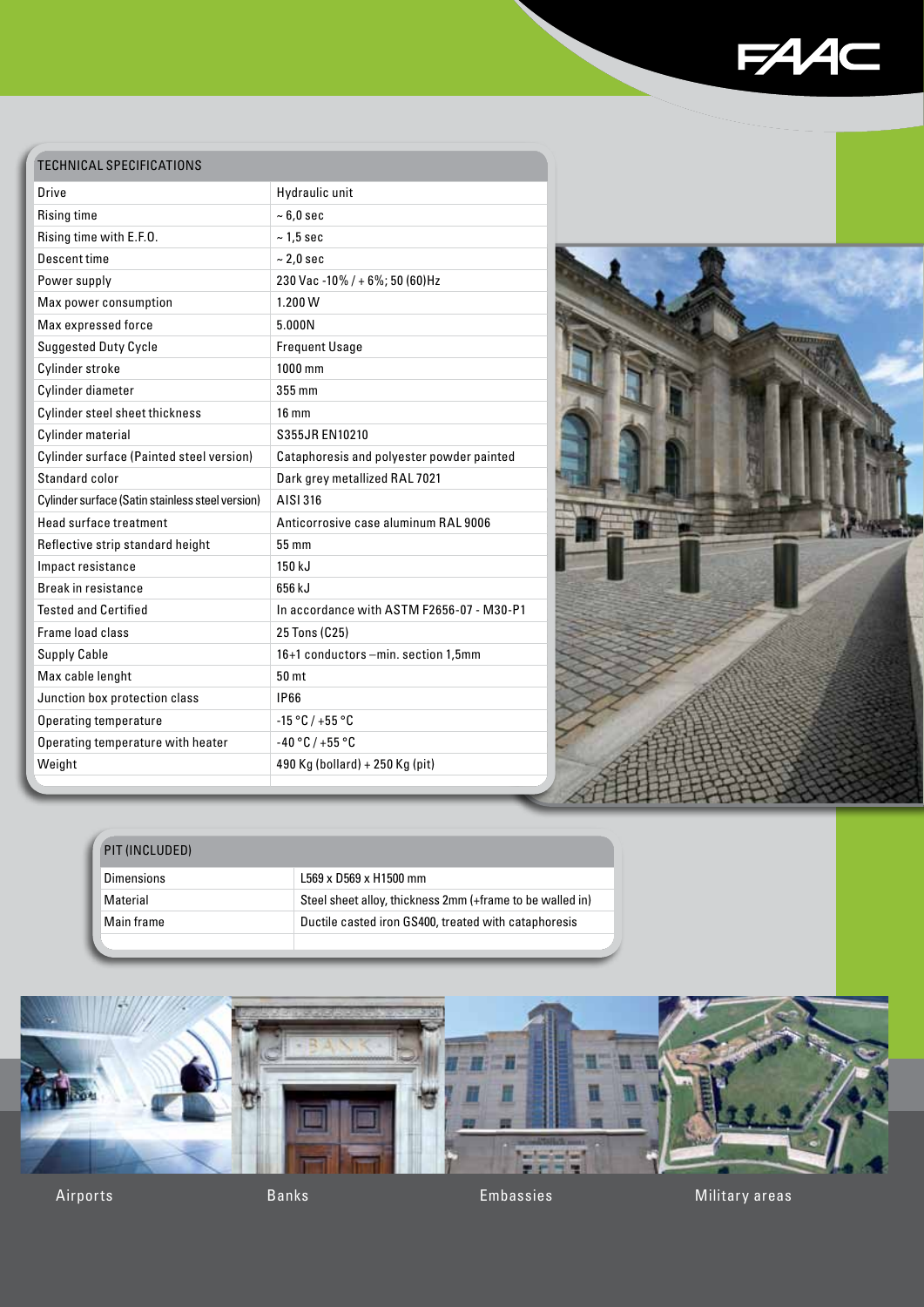![](_page_4_Picture_0.jpeg)

#### **AVAILABLE VERSIONS**

| <b>Model</b>                                        | Finish        | <b>Item Code</b> |
|-----------------------------------------------------|---------------|------------------|
| <b>HA (AUTOM.) SECURITY BOLLARD J355/H1.000</b>     | painted steel | 116002           |
| <b>HA (AUTOM.) SECURITY BOLLARD J355/H1.000 EFO</b> | painted steel | 116003           |

#### Pit included **AVAILABLE VERSIONS**

| <b>Model</b>                                        | <b>Finish</b>        | <b>Item Code</b> |
|-----------------------------------------------------|----------------------|------------------|
| <b>HA (AUTOM.) SECURITY BOLLARD J355/H1.000</b>     | inox stainless steel | 116032           |
| <b>HA (AUTOM.) SECURITY BOLLARD J355/H1.000 EFO</b> | inox stainless steel | 116033           |
| Pit included                                        |                      |                  |

#### **ACCESSORIES**

| <b>Model</b>                                                                   | <b>Item Code</b> |
|--------------------------------------------------------------------------------|------------------|
| <b>BOLLARD CONTROL UNIT JE275</b><br>1 unit can manage 1 J355HA M30-P1 bollard | 116300           |
| PIT HEATER (OPTIONAL)                                                          | 116202           |

## INSTALLATION LAYOUT

![](_page_4_Figure_8.jpeg)

### NOTE:

- 1. The foundation concrete can be poured directly into the dug-out area.
- 2. Concrete specifications:
	- A. Class C25/30
	- B. Concrete with 10-30 aggregate according to UNI EN 12620 standard
	- C. The bollard must be installed after at least 7 days of concrete setting.
- 3. The compacting index of the surrounding ground must be at least 90% of the "Proctor" optimum curve, according to UNI EN 13286-2:2005 standard.
- 4. The steel framework must comply with class B450C (ASTM A615 Grade 60).